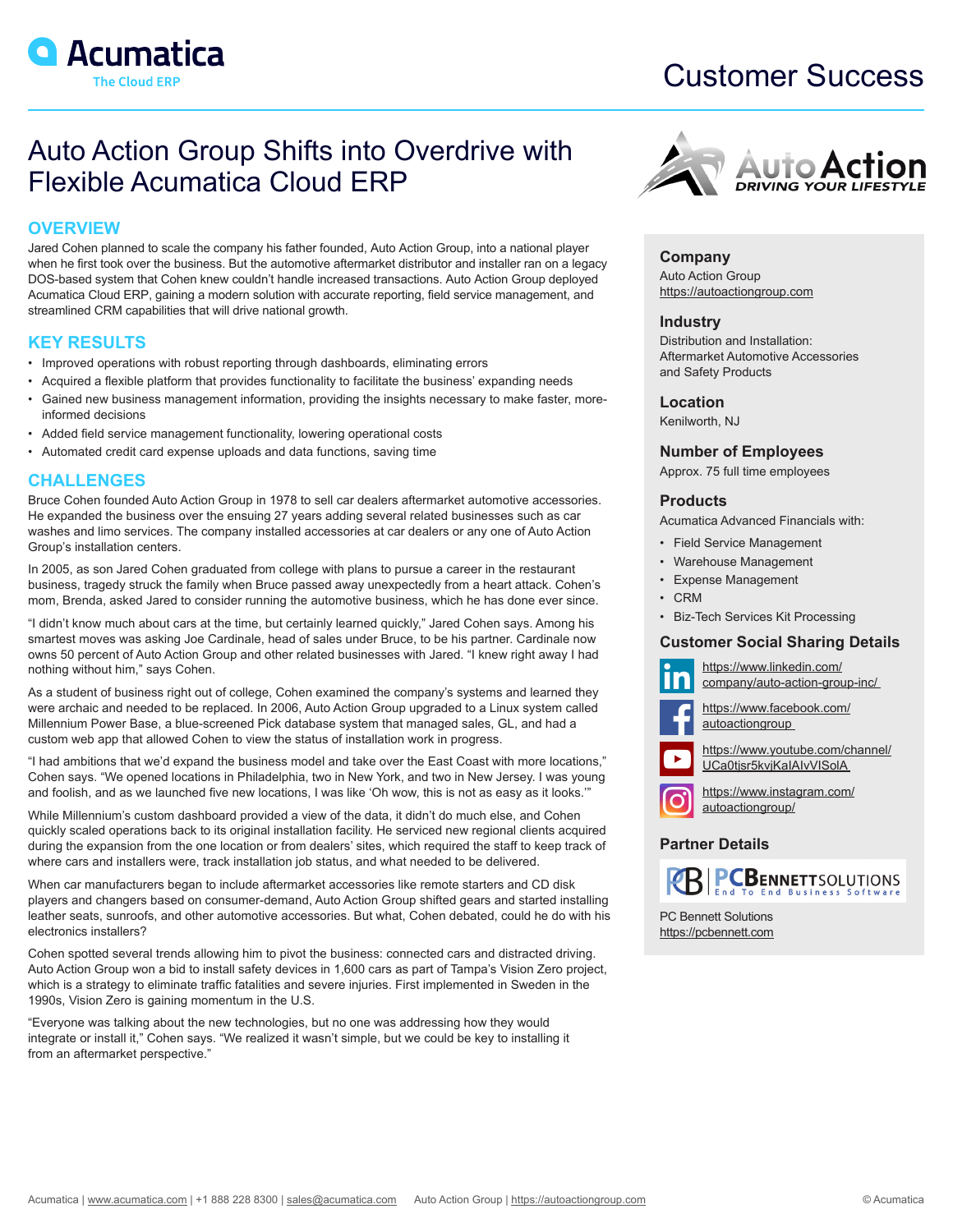

## Customer Success

#### **Larger Clients Required a Better Business Solution**

Auto Action Group now has a national footprint of public and private clients in addition to dealers, including Siemens and Verizon, and installs aftermarket safety and accessories on all vehicle types, including school and transit buses, fire, ambulance, and other emergency vehicles.

Growth into new services and a larger number of transactions highlighted the inefficiencies of its Millennium Power Base system and illuminated the business' over-reliance on a programmer to dump data into a spreadsheet and format it so executives could understand it.

As Cohen began researching ERPs, he met Patricia Bennett of PC Bennett Solutions, who helped Cohen better understand ERPs and what they could offer. After looking at Microsoft Dynamics and other ERPs, Cohen met with Bennett and learned more about Acumatica Cloud ERP, what customization Auto Action Group might require, and how the company could operate with Acumatica's Advance Financials with Field Service Management.

## **SOLUTION**

#### **Flexible Platform to Handle Growth**

"We needed a flexible, mobile system with inventory management, service-routing and scheduling, and additional capabilities we could offer clients as we grew," Cohen says.

He was not impressed with the off-the-shelf demos and impersonal dealings with Microsoft representatives. "I didn't get a good vibe like I had gotten with Patricia," he says. "She understood our needs as she has experience in the automotive industry, knew Acumatica's capabilities, and I knew she could support us."

With more than 75 employees, Acumatica's unlimited user licensing model based upon transaction volume rather than per-seat played an important role in Cohen's decision. "When we grow, it's nice to know we're not going to get nickeled and dimed," he says.

Auto Action Group shut down operations for a time when the pandemic hit, which allowed a core team the luxury of deploying Acumatica without daily operations as a distraction.

## **BENEFITS**

#### **Information in Real Time**

Acumatica's automated dashboards allow Cohen to understand company financials in a new light. The team is now able to catch errors missed previously.

"The dashboards help us tremendously," he says. "Without a full-time person to analyze the data before, we wouldn't catch things like a wrong standard cost until later in the P&L. Now, we have a dashboard to immediately notify us if something goes awry, items are fixed immediately, and I don't have to worry about making decisions later."

Auto Action Group has greater insight into the business than it did before, which allows Cohen to make better decisions and make them faster. "I've always had hunches, but the availability of the information I have now and the speed at which it's delivered is so much more powerful," he says.

For example, Acumatica's maps and appointment boards help the company better manage drivers who drop off cars or pick them up. "We're able to see how long it takes for someone to go from point A to point B and ask the questions necessary to determine why it take someone else longer. That's a large expense for us: gas, tolls, and drivers' time, so connecting them to the Acumatica brain allows us to look at inefficiencies and determine how to fix them quickly. We never had a grip on that before."



*As we grow with larger nationwide projects, Acumatica allows us to manage the process more efficiently. Because of Acumatica and the information we provide, clients have a high level of comfort with us.* 

> —Jared Cohen, CEO and Co-Owner, Auto Action Group